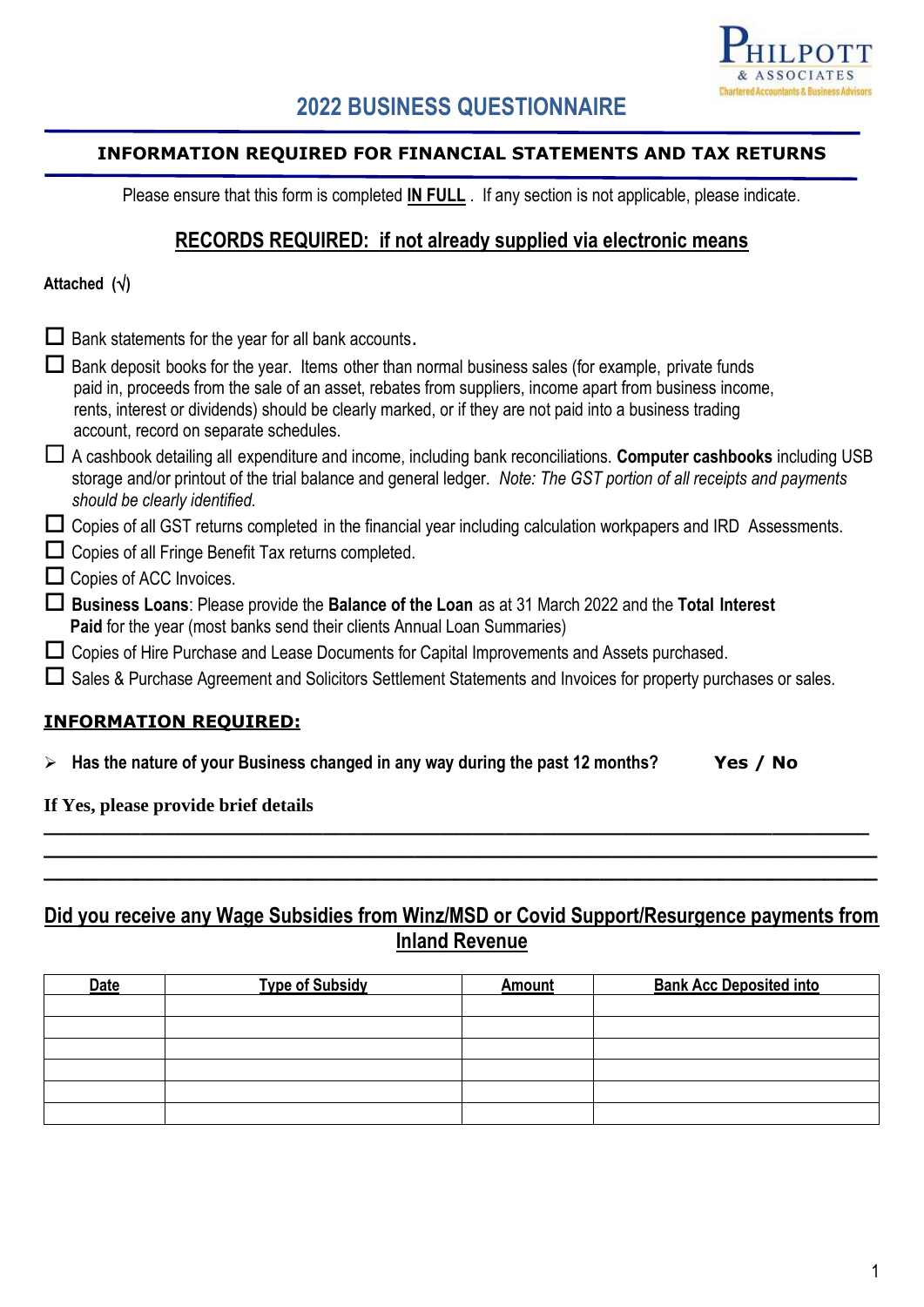

## **Accounts Payable (amounts owing BY YOU at Balance Date) GST INCLUSIVE**

| Owed To | <b>Particulars</b><br>(eg: purchases,<br>vehicle expenses, etc) | Amount<br>(Including GST) |
|---------|-----------------------------------------------------------------|---------------------------|
|         |                                                                 |                           |
|         |                                                                 |                           |
|         |                                                                 |                           |
|         |                                                                 |                           |
|         |                                                                 |                           |

If you require more room, please attach a separate list.

## **Accounts Receivable (amounts owing TO YOU at Balance Date) GST INCLUSIVE**

| Owed By | <b>Amount</b><br>(Including GST) |
|---------|----------------------------------|
|         |                                  |
|         |                                  |
|         |                                  |
|         |                                  |
|         |                                  |

If you require more room, please attach a separate list.

#### **Cash on Hand**

| Cash on Hand should include cash floats and cash sales prior to balance |  |
|-------------------------------------------------------------------------|--|
| date but not banked until after that date.                              |  |

 $\frac{1}{2}$ 

### **Stock on Hand**

What was the value of Stock on Hand at Balance Date? GST **EXCLUSIVE** cost \$

## **Livestock on Hand (Farmers Only)**

| Livestock on hand at Balance Date |                      |  |  |  |
|-----------------------------------|----------------------|--|--|--|
| Livestock Type & Class            | <b>Total Numbers</b> |  |  |  |
|                                   |                      |  |  |  |
|                                   |                      |  |  |  |
|                                   |                      |  |  |  |

#### **Particulars of any capital improvements or new assets purchased (over \$1,000)**

| <b>Date</b><br>Purchased | <b>Asset Description</b> | <b>Amount (Inclusive of GST)</b> |
|--------------------------|--------------------------|----------------------------------|
|                          |                          |                                  |
|                          |                          |                                  |
|                          |                          |                                  |

## **Particulars of assets sold or scrapped during year**

| <b>Asset Descriptions</b> | <b>Date</b><br>Sold | <b>Tick if</b><br>Scrapped | Sold For<br>(Incl of GST) | <b>Tick if Traded In</b> |
|---------------------------|---------------------|----------------------------|---------------------------|--------------------------|
|                           |                     |                            |                           |                          |
|                           |                     |                            |                           |                          |
|                           |                     |                            |                           |                          |